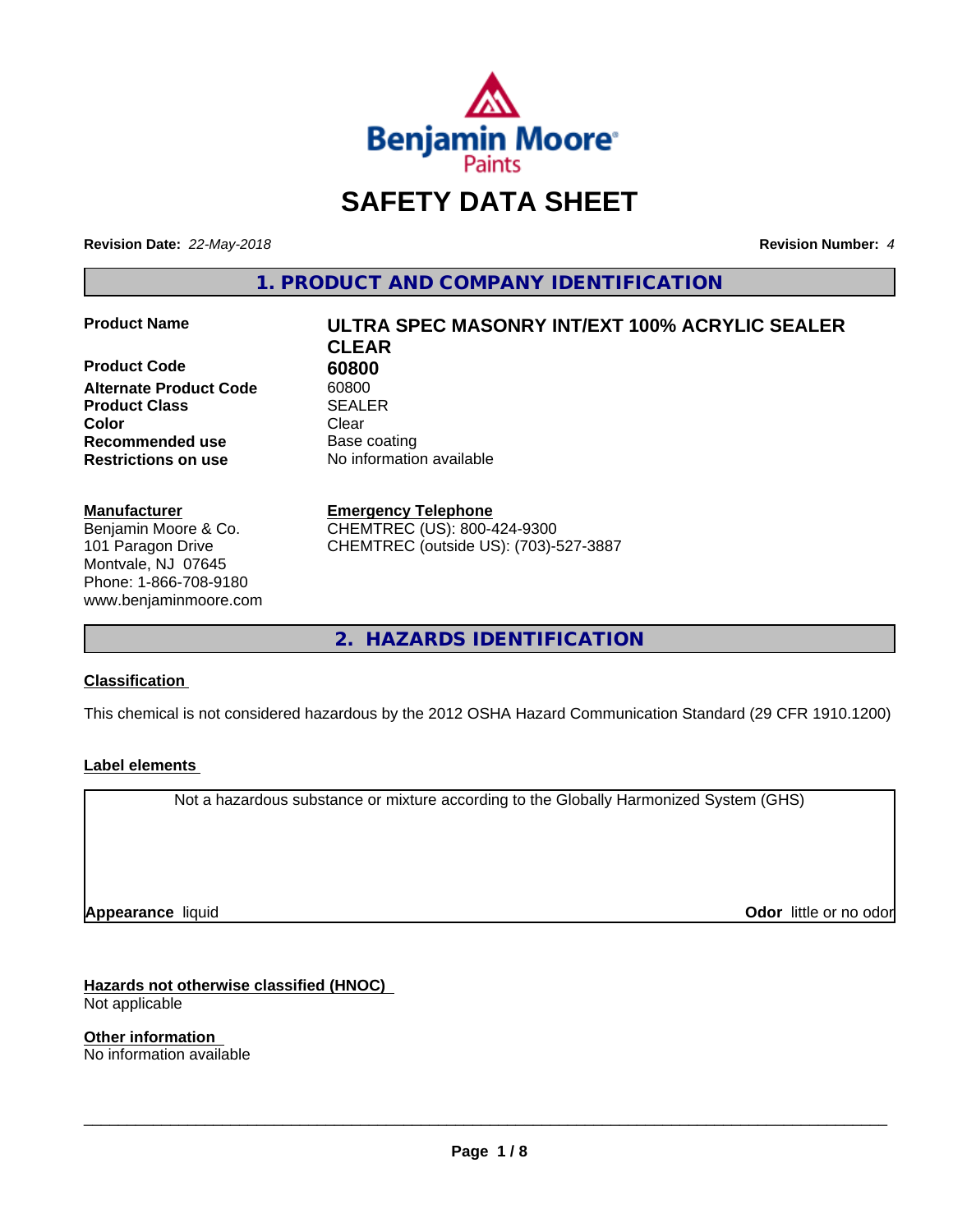### **3. COMPOSITION INFORMATION ON COMPONENTS**

\_\_\_\_\_\_\_\_\_\_\_\_\_\_\_\_\_\_\_\_\_\_\_\_\_\_\_\_\_\_\_\_\_\_\_\_\_\_\_\_\_\_\_\_\_\_\_\_\_\_\_\_\_\_\_\_\_\_\_\_\_\_\_\_\_\_\_\_\_\_\_\_\_\_\_\_\_\_\_\_\_\_\_\_\_\_\_\_\_\_\_\_\_

*This product contains no hazardous components present at reportable quantities.*

|                                                  | 4. FIRST AID MEASURES                                                                                    |
|--------------------------------------------------|----------------------------------------------------------------------------------------------------------|
| <b>General Advice</b>                            | No hazards which require special first aid measures.                                                     |
| <b>Eye Contact</b>                               | Rinse thoroughly with plenty of water for at least 15 minutes and consult a<br>physician.                |
| <b>Skin Contact</b>                              | Wash off immediately with soap and plenty of water while removing all<br>contaminated clothes and shoes. |
| <b>Inhalation</b>                                | Move to fresh air. If symptoms persist, call a physician.                                                |
| Ingestion                                        | Clean mouth with water and afterwards drink plenty of water. Consult a physician<br>if necessary.        |
| <b>Most Important</b><br><b>Symptoms/Effects</b> | None known.                                                                                              |
| <b>Notes To Physician</b>                        | Treat symptomatically.                                                                                   |
|                                                  |                                                                                                          |

**5. FIRE-FIGHTING MEASURES**

| <b>Suitable Extinguishing Media</b>                                              | Use extinguishing measures that are appropriate to local<br>circumstances and the surrounding environment.                                   |
|----------------------------------------------------------------------------------|----------------------------------------------------------------------------------------------------------------------------------------------|
| <b>Protective Equipment And Precautions For</b><br><b>Firefighters</b>           | As in any fire, wear self-contained breathing apparatus<br>pressure-demand, MSHA/NIOSH (approved or equivalent)<br>and full protective gear. |
| <b>Specific Hazards Arising From The Chemical</b>                                | Closed containers may rupture if exposed to fire or<br>extreme heat.                                                                         |
| <b>Sensitivity To Mechanical Impact</b>                                          | No.                                                                                                                                          |
| <b>Sensitivity To Static Discharge</b>                                           | No.                                                                                                                                          |
| <b>Flash Point Data</b><br>Flash Point (°F)<br>Flash Point (°C)<br><b>Method</b> | Not applicable<br>Not applicable<br>Not applicable                                                                                           |
| <b>Flammability Limits In Air</b>                                                |                                                                                                                                              |
| Lower flammability limit:<br><b>Upper flammability limit:</b>                    | Not applicable<br>Not applicable                                                                                                             |
|                                                                                  |                                                                                                                                              |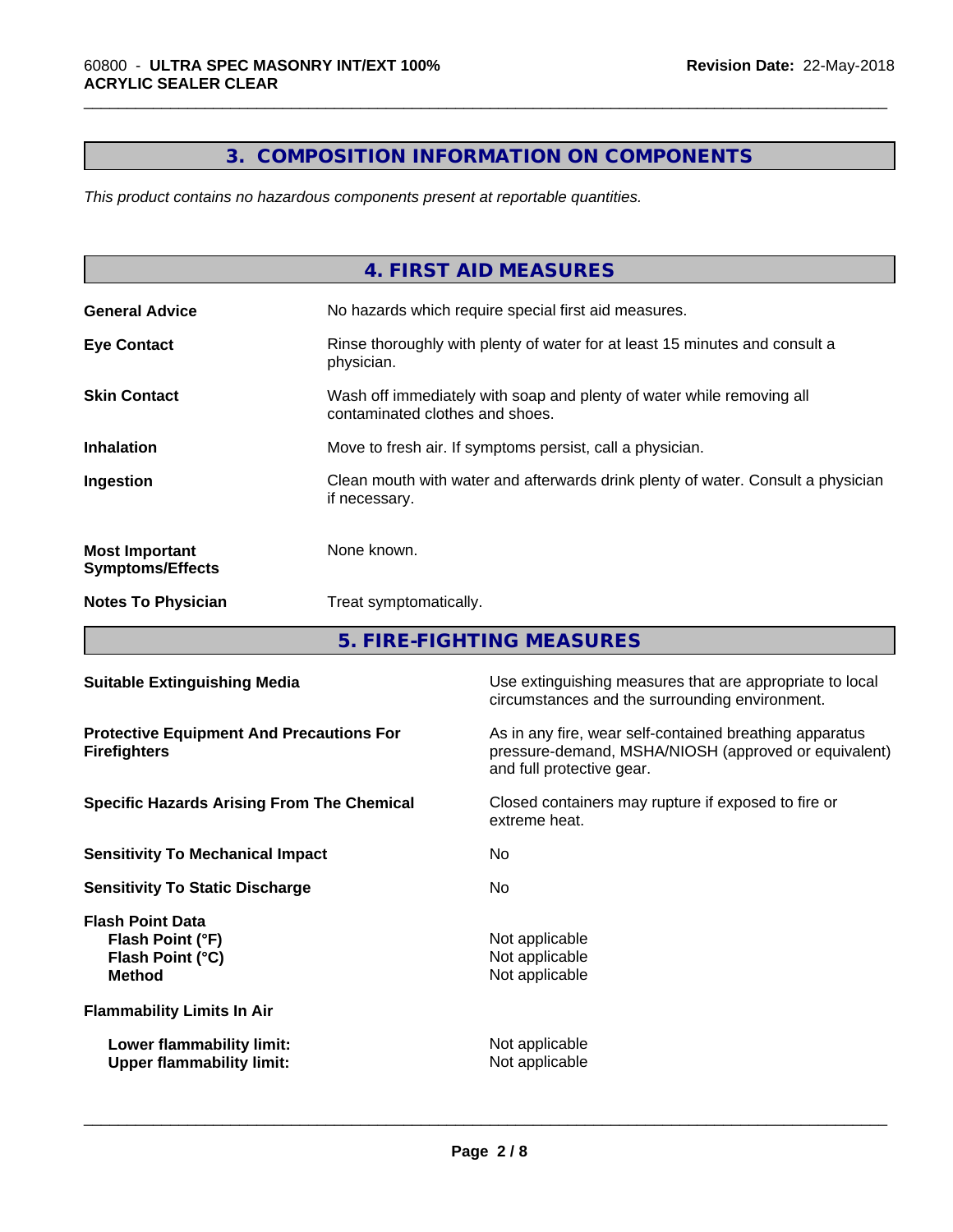| <b>NFPA</b>        | Health: | <b>Flammability: 0</b> | <b>Instability:</b> 0 | <b>Special: Not Applicable</b> |
|--------------------|---------|------------------------|-----------------------|--------------------------------|
| <b>NFPA Legend</b> |         |                        |                       |                                |

\_\_\_\_\_\_\_\_\_\_\_\_\_\_\_\_\_\_\_\_\_\_\_\_\_\_\_\_\_\_\_\_\_\_\_\_\_\_\_\_\_\_\_\_\_\_\_\_\_\_\_\_\_\_\_\_\_\_\_\_\_\_\_\_\_\_\_\_\_\_\_\_\_\_\_\_\_\_\_\_\_\_\_\_\_\_\_\_\_\_\_\_\_

#### 0 - Not Hazardous

- 1 Slightly
- 2 Moderate
- 3 High
- 4 Severe

*The ratings assigned are only suggested ratings, the contractor/employer has ultimate responsibilities for NFPA ratings where this system is used.*

*Additional information regarding the NFPA rating system is available from the National Fire Protection Agency (NFPA) at www.nfpa.org.*

#### **6. ACCIDENTAL RELEASE MEASURES**

| <b>Personal Precautions</b>      | Avoid contact with skin, eyes and clothing. Ensure adequate ventilation.                                                                                                         |
|----------------------------------|----------------------------------------------------------------------------------------------------------------------------------------------------------------------------------|
| <b>Other Information</b>         | Prevent further leakage or spillage if safe to do so.                                                                                                                            |
| <b>Environmental precautions</b> | See Section 12 for additional Ecological Information.                                                                                                                            |
| <b>Methods for Cleaning Up</b>   | Soak up with inert absorbent material. Sweep up and shovel into suitable<br>containers for disposal.                                                                             |
|                                  | 7. HANDLING AND STORAGE                                                                                                                                                          |
| Handling                         | Avoid contact with skin, eyes and clothing. Avoid breathing vapors, spray mists or<br>sanding dust. In case of insufficient ventilation, wear suitable respiratory<br>equipment. |
| <b>Storage</b>                   | Keep container tightly closed. Keep out of the reach of children.                                                                                                                |
| <b>Incompatible Materials</b>    | No information available                                                                                                                                                         |

#### **8. EXPOSURE CONTROLS/PERSONAL PROTECTION**

#### **Exposure Limits**

*No exposure limits have been established for this product.*

#### **Legend**

| Ensure adequate ventilation, especially in confined areas.                                                                          |  |  |
|-------------------------------------------------------------------------------------------------------------------------------------|--|--|
|                                                                                                                                     |  |  |
| Safety glasses with side-shields.                                                                                                   |  |  |
| Protective gloves and impervious clothing.                                                                                          |  |  |
| In case of insufficient ventilation wear suitable respiratory equipment.                                                            |  |  |
| Avoid contact with skin, eyes and clothing. Remove and wash contaminated<br>clothing before re-use. Wash thoroughly after handling. |  |  |
|                                                                                                                                     |  |  |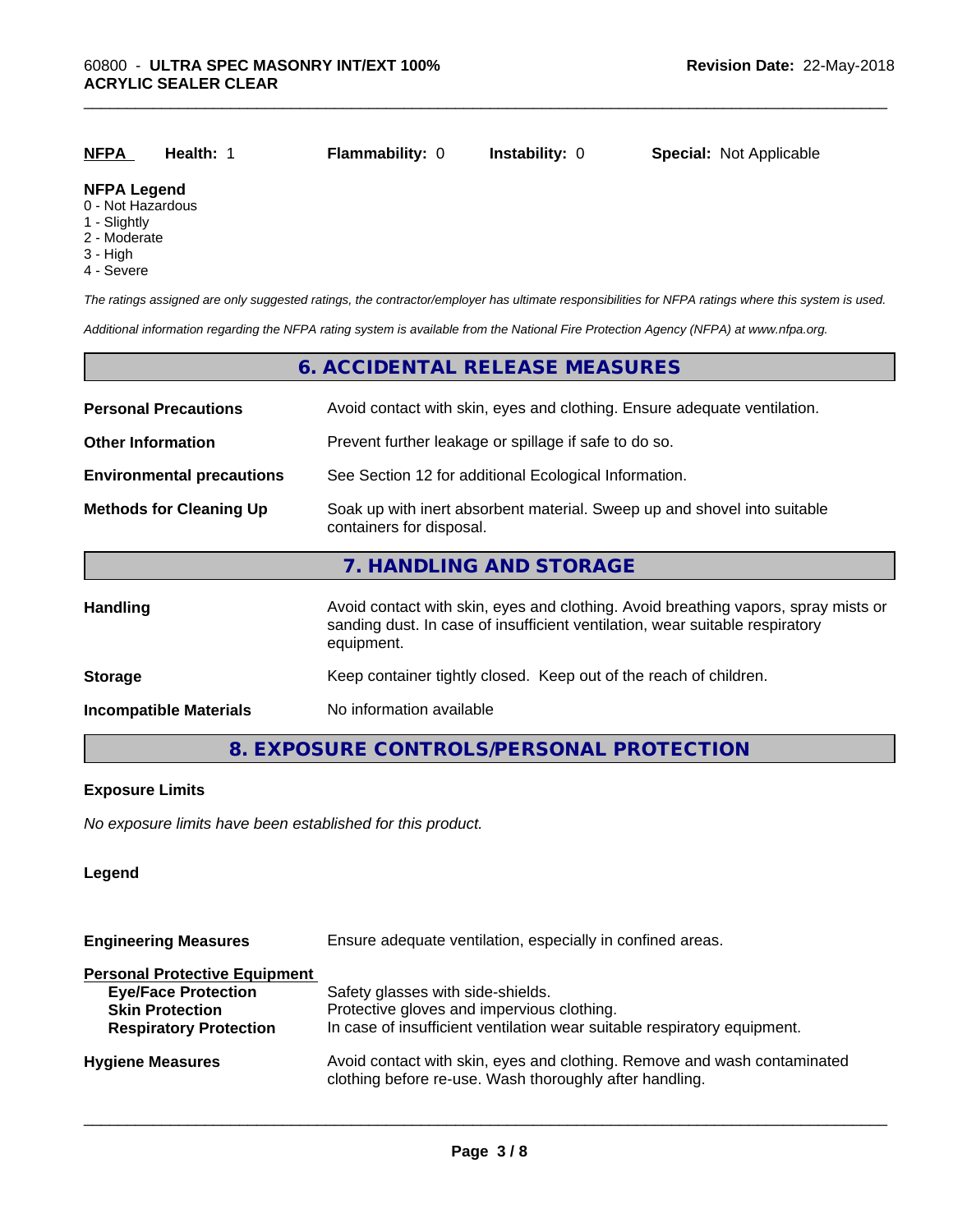#### **9. PHYSICAL AND CHEMICAL PROPERTIES**

**Appearance** liquid<br> **Appearance** liquid<br> **Odor** little c **Odor Threshold No information available No information available Density (lbs/gal)** 8.3 - 8.7 **Specific Gravity** 0.99 - 1.04 **pH** No information available **Viscosity (cps)** No information available **Solubility(ies)** No information available **Water solubility**<br> **Evaporation Rate**<br> **Evaporation Rate**<br> **Evaporation Rate Vapor** pressure @20 °C (kPa) **Vapor density**<br> **We Solids**<br>
We Solids
25 - 25 **Wt. % Solids** 15 - 25<br> **Vol. % Solids** 15 - 25 **Vol. % Solids Wt. % Volatiles** 75 - 85 **Vol. % Volatiles VOC Regulatory Limit (g/L)** <100 **Boiling Point (°F)** 212 **Boiling Point (°C) Freezing Point (°F)** 32 **Freezing Point (°C)**<br> **Flash Point (°F)**<br> **Flash Point (°F)**<br> **Point (°F)**<br> **Point (°F)**<br> **Point (°F)**<br> **Point (°F) Flash Point (°F)**<br> **Flash Point (°C)**<br> **Flash Point (°C)**<br> **C Flash Point (°C) Method**<br> **Flammability (solid. gas)**<br> **Commability (solid. gas)**<br> **Not** applicable **Flammability** (solid, gas) **Upper flammability limit:** Not applicable **Lower flammability limit:**<br> **Autoignition Temperature (°F)** Not applicable havailable **Autoignition Temperature (°F) Autoignition Temperature (°C)** No information available **Decomposition Temperature (°F)** No information available<br> **Decomposition Temperature (°C)** No information available **Decomposition Temperature (°C) Partition coefficient** No information available

**Odor** little or no odor No information available<br>No information available

\_\_\_\_\_\_\_\_\_\_\_\_\_\_\_\_\_\_\_\_\_\_\_\_\_\_\_\_\_\_\_\_\_\_\_\_\_\_\_\_\_\_\_\_\_\_\_\_\_\_\_\_\_\_\_\_\_\_\_\_\_\_\_\_\_\_\_\_\_\_\_\_\_\_\_\_\_\_\_\_\_\_\_\_\_\_\_\_\_\_\_\_\_

#### **10. STABILITY AND REACTIVITY**

| <b>Reactivity</b>                       | Not Applicable                           |
|-----------------------------------------|------------------------------------------|
| <b>Chemical Stability</b>               | Stable under normal conditions.          |
| <b>Conditions to avoid</b>              | Prevent from freezing.                   |
| <b>Incompatible Materials</b>           | No materials to be especially mentioned. |
| <b>Hazardous Decomposition Products</b> | None under normal use.                   |
| Possibility of hazardous reactions      | None under normal conditions of use.     |

#### **11. TOXICOLOGICAL INFORMATION**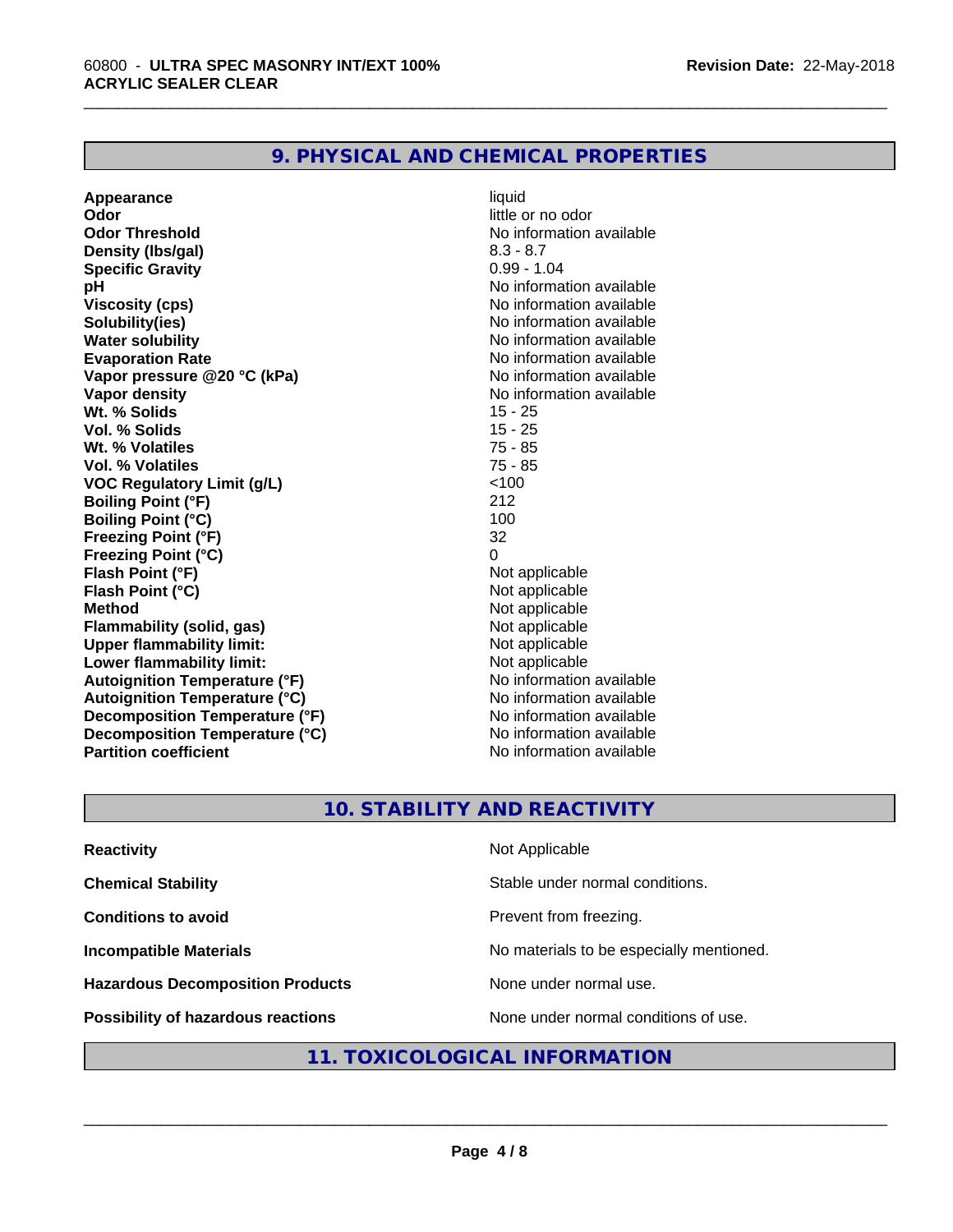| <b>Product Information</b>               |                                                                                                                 |
|------------------------------------------|-----------------------------------------------------------------------------------------------------------------|
| Information on likely routes of exposure |                                                                                                                 |
| <b>Principal Routes of Exposure</b>      | Eye contact, skin contact and inhalation.                                                                       |
| <b>Acute Toxicity</b>                    |                                                                                                                 |
| <b>Product Information</b>               | No information available                                                                                        |
|                                          | Symptoms related to the physical, chemical and toxicological characteristics                                    |
| <b>Symptoms</b>                          | No information available                                                                                        |
|                                          | Delayed and immediate effects as well as chronic effects from short and long-term exposure                      |
| Eye contact                              | May cause slight irritation.                                                                                    |
| <b>Skin contact</b>                      | Substance may cause slight skin irritation. Prolonged or repeated contact may dry<br>skin and cause irritation. |
| <b>Inhalation</b>                        | May cause irritation of respiratory tract.                                                                      |
| Ingestion                                | Ingestion may cause gastrointestinal irritation, nausea, vomiting and diarrhea.                                 |
| <b>Sensitization</b>                     | No information available                                                                                        |
| <b>Neurological Effects</b>              | No information available.                                                                                       |
| <b>Mutagenic Effects</b>                 | No information available.                                                                                       |
| <b>Reproductive Effects</b>              | No information available.                                                                                       |
| <b>Developmental Effects</b>             | No information available.                                                                                       |
| <b>Target organ effects</b>              | No information available.                                                                                       |
| <b>STOT - single exposure</b>            | No information available.                                                                                       |
| <b>STOT - repeated exposure</b>          | No information available.                                                                                       |
| Other adverse effects                    | No information available.                                                                                       |
| <b>Aspiration Hazard</b>                 | No information available                                                                                        |

**Numerical measures of toxicity**

#### **Component Information**

#### **Carcinogenicity**

*There are no known carcinogenic chemicals in this product above reportable levels.*

#### **12. ECOLOGICAL INFORMATION**

### **Ecotoxicity Effects**

The environmental impact of this product has not been fully investigated.

#### **Product Information**

#### **Acute Toxicity to Fish**

No information available

#### **Acute Toxicity to Aquatic Invertebrates**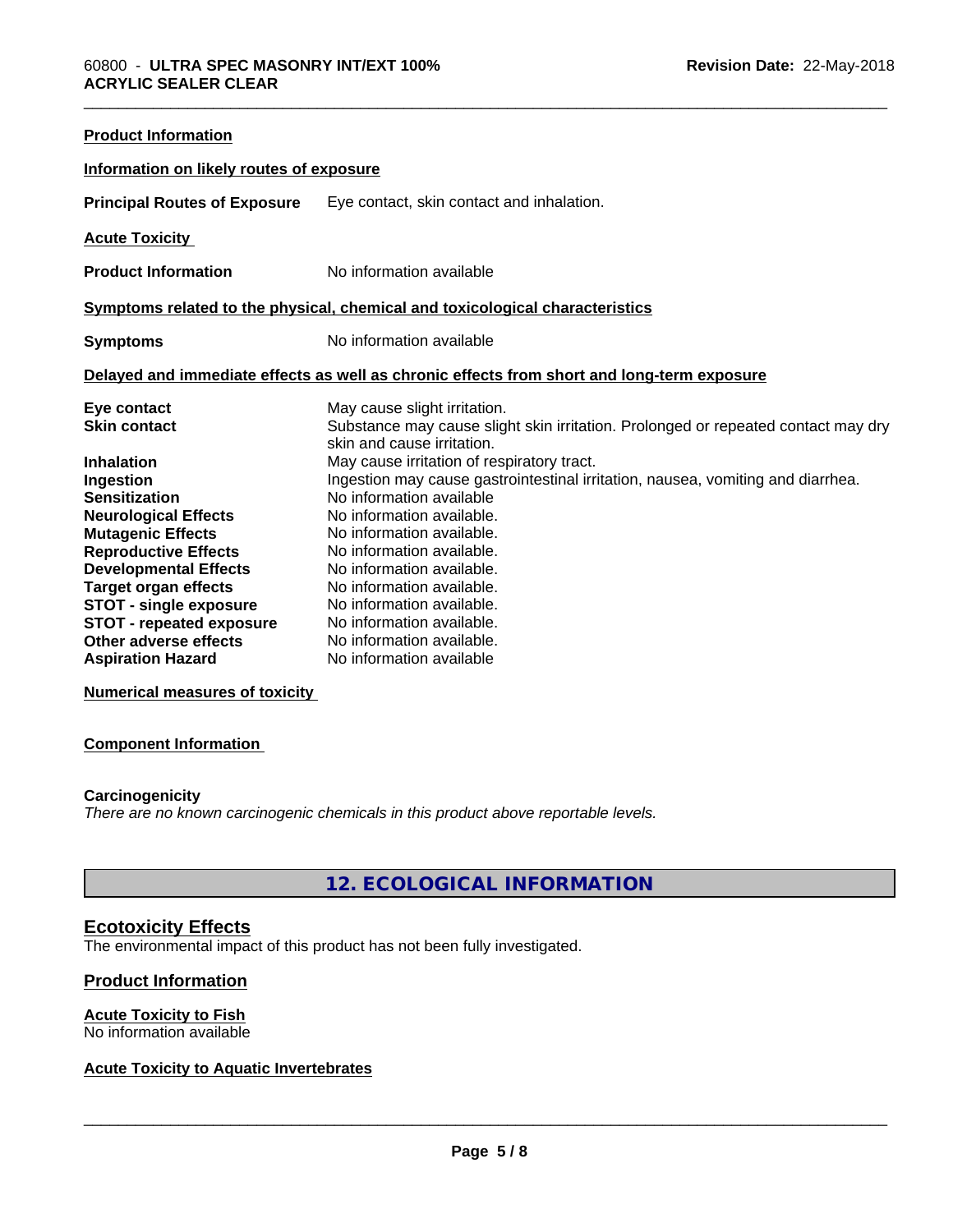#### No information available

#### **Acute Toxicity to Aquatic Plants**

No information available

#### **Persistence / Degradability**

No information available.

#### **Bioaccumulation**

No information available.

#### **Mobility in Environmental Media**

No information available.

#### **Ozone**

No information available

#### **Component Information**

#### **Acute Toxicity to Fish**

No information available

#### **Acute Toxicity to Aquatic Invertebrates**

No information available

#### **Acute Toxicity to Aquatic Plants**

No information available

|                                  | 13. DISPOSAL CONSIDERATIONS                                                                                                                                                                                               |
|----------------------------------|---------------------------------------------------------------------------------------------------------------------------------------------------------------------------------------------------------------------------|
| <b>Waste Disposal Method</b>     | Dispose of in accordance with federal, state, and local regulations. Local<br>requirements may vary, consult your sanitation department or state-designated<br>environmental protection agency for more disposal options. |
|                                  | 14. TRANSPORT INFORMATION                                                                                                                                                                                                 |
| <b>DOT</b>                       | Not regulated                                                                                                                                                                                                             |
| <b>ICAO/IATA</b>                 | Not regulated                                                                                                                                                                                                             |
| <b>IMDG / IMO</b>                | Not regulated                                                                                                                                                                                                             |
|                                  | <b>15. REGULATORY INFORMATION</b>                                                                                                                                                                                         |
| <b>International Inventories</b> |                                                                                                                                                                                                                           |

\_\_\_\_\_\_\_\_\_\_\_\_\_\_\_\_\_\_\_\_\_\_\_\_\_\_\_\_\_\_\_\_\_\_\_\_\_\_\_\_\_\_\_\_\_\_\_\_\_\_\_\_\_\_\_\_\_\_\_\_\_\_\_\_\_\_\_\_\_\_\_\_\_\_\_\_\_\_\_\_\_\_\_\_\_\_\_\_\_\_\_\_\_

#### **TSCA: United States** Yes - All components are listed or exempt.<br> **DSL: Canada** Yes - All components are listed or exempt. Yes - All components are listed or exempt.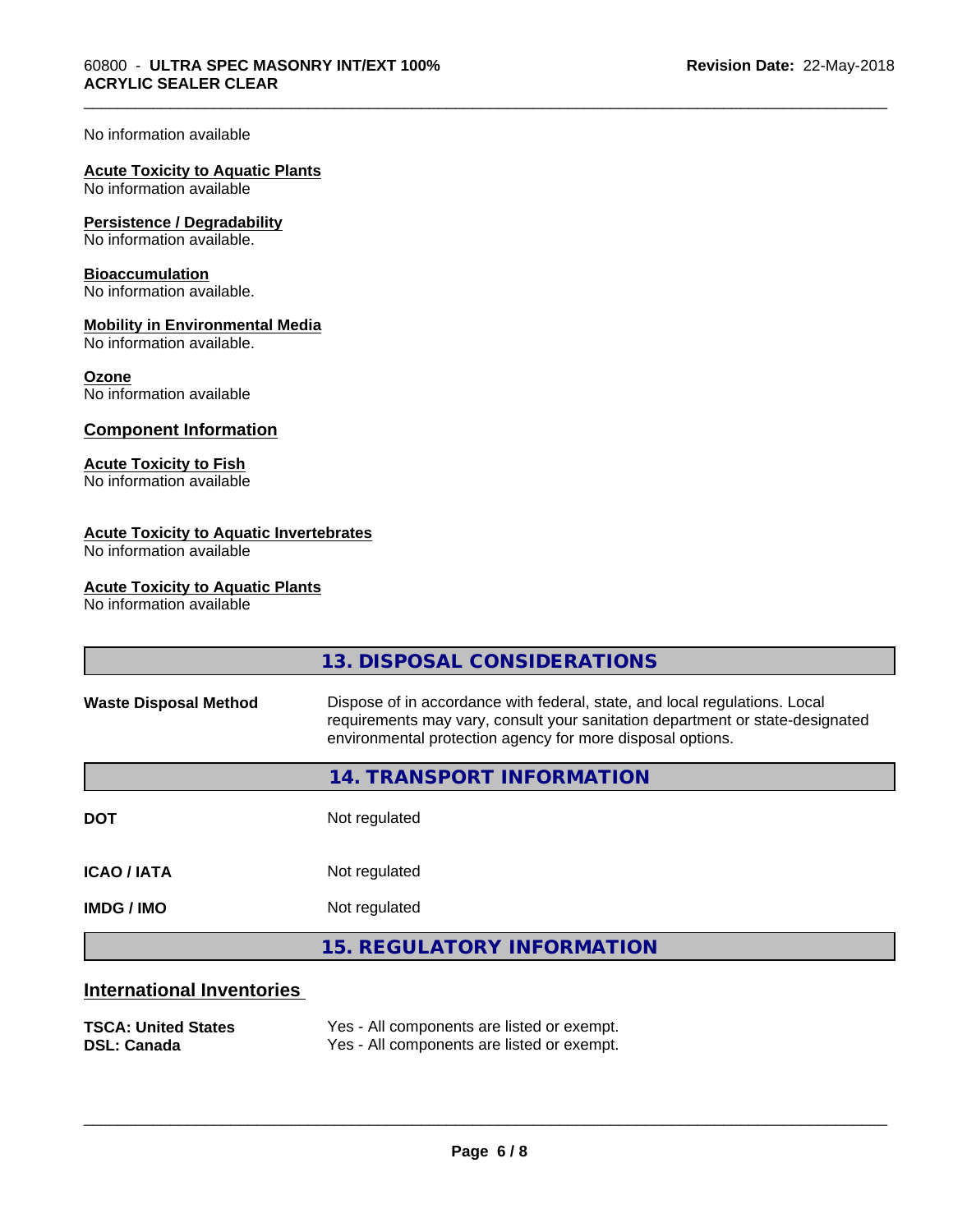#### **Federal Regulations**

#### **SARA 311/312 hazardous categorization**

| Acute health hazard               | Nο |  |
|-----------------------------------|----|--|
| Chronic Health Hazard             | Nο |  |
| Fire hazard                       | N٥ |  |
| Sudden release of pressure hazard | Nο |  |
| Reactive Hazard                   | Nο |  |

#### **SARA 313**

Section 313 of Title III of the Superfund Amendments and Reauthorization Act of 1986 (SARA). This product contains a chemical or chemicals which are subject to the reporting requirements of the Act and Title 40 of the Code of Federal Regulations, Part 372:

\_\_\_\_\_\_\_\_\_\_\_\_\_\_\_\_\_\_\_\_\_\_\_\_\_\_\_\_\_\_\_\_\_\_\_\_\_\_\_\_\_\_\_\_\_\_\_\_\_\_\_\_\_\_\_\_\_\_\_\_\_\_\_\_\_\_\_\_\_\_\_\_\_\_\_\_\_\_\_\_\_\_\_\_\_\_\_\_\_\_\_\_\_

*None*

**Clean Air Act,Section 112 Hazardous Air Pollutants (HAPs) (see 40 CFR 61)**

This product contains the following HAPs:

*None*

#### **US State Regulations**

#### **California Proposition 65**

**AVIMARNING:** Cancer and Reproductive Harm– www.P65warnings.ca.gov

#### **State Right-to-Know**

| $\sim$                                      | $\cdots$      | ∴Jerse ∪ | :vivania |
|---------------------------------------------|---------------|----------|----------|
| <b>Chemical name</b>                        | Massachusetts | Ne۱      |          |
| 그녀는 는 눈 눈<br>phenoxy-<br>こいに<br>.<br>1 IUI. |               |          |          |

#### **Legend**

X - Listed

**16. OTHER INFORMATION**

**HMIS** - **Health:** 1 **Flammability:** 0 **Reactivity:** 0 **PPE:** -

#### **HMIS Legend**

- 0 Minimal Hazard
- 1 Slight Hazard
- 2 Moderate Hazard
- 3 Serious Hazard
- 4 Severe Hazard
- Chronic Hazard
- X Consult your supervisor or S.O.P. for "Special" handling instructions.

*Note: The PPE rating has intentionally been left blank. Choose appropriate PPE that will protect employees from the hazards the material will present under the actual normal conditions of use.*